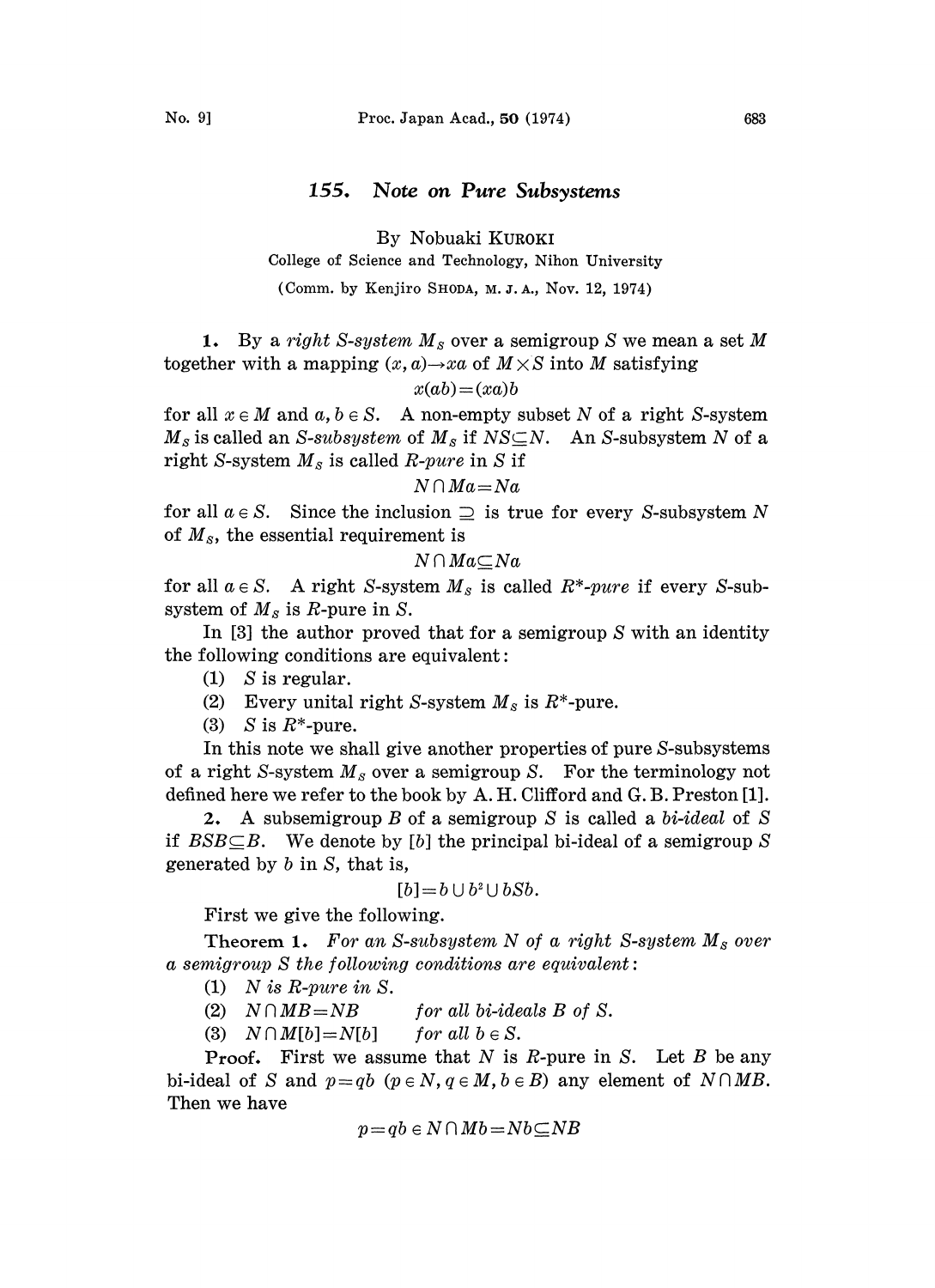and so we have

### $N \cap MB \subseteq NB$ .

Since the converse inclusion always holds, we have

$$
N\cap MB\!=\!NB
$$

for all bi-ideals  $B$  of  $S$ . Therefore we obtain that (1) implies (2). It is clear that (2) implies (3). We assume that (3) holds. Let  $\alpha$  be any element of S and  $p=qa$  ( $p \in N$ ,  $q \in M$ ) any element of  $N \cap Ma$ . Then we have

$$
p = qa \in N \cap M[a] = N[a]
$$
  
=  $N(a \cup a^2 \cup aSa)$   
=  $Na \cup Na^2 \cup N(aSa)$   
=  $Na \cup (Na)a \cup (NaS)a$   
 $\subseteq Na \cup Na \cup Na$   
=  $Na$ 

and so we have

## $N \cap Ma \subset Na$

for all  $a \in S$ . Thus we obtain that N is R-pure in S and that (3) implies (1). This completes the proof of the theorem.

A right ideal A of a semigroup S is called R-pure in S if

$$
A \cap Sa = Aa
$$

for all  $a \in S$ . A semigroup S is called  $R^*$ -pure if every right ideal of S is R-pure in S.

Since any right ideal of a semigroup  $S$  is an  $S$ -subsystem of a right S-system  $S_s$ , the following corollary is immediate from the above theorem.

Corollary 2. For <sup>a</sup> right ideal A of <sup>a</sup> semigroup S the following  $conditions$  are equivalent:

- (1) A is R-pure in S.
- (2)  $A \cap SB = AB$  for all bi-ideals B of S.
- (3)  $A \cap S[b] = A[b]$  for all  $b \in S$ .

We denote by  $[a]_r$ , the principal right ideal of a semigroup S generated by a in S, that is,

$$
[a]_r = a \cup aS.
$$

Corollary 3. For a semigroup  $S$  the following conditions are  $equivalent:$ 

(1) S is  $R^*$ -pure.

|  | (2) $A \cap SB = AB$ |  | for all right ideals A and for all bi-ideals |
|--|----------------------|--|----------------------------------------------|
|--|----------------------|--|----------------------------------------------|

 $B$  of  $S$ .

- (3)  $A \cap S[b] = A[b]$ for all right ideals  $A$  and for all  $b \in S$ .
- (4)  $[a]_r \cap Sb = [a]_r b$ for all  $a, b \in S$ .
- (5)  $[a]_r \cap SB = [a]_r B$ for all  $a \in S$  and for all bi-ideals B of S.
- (6)  $[a]_r \cap S[b] = [a]_r[b]$  for all  $a, b \in S$ .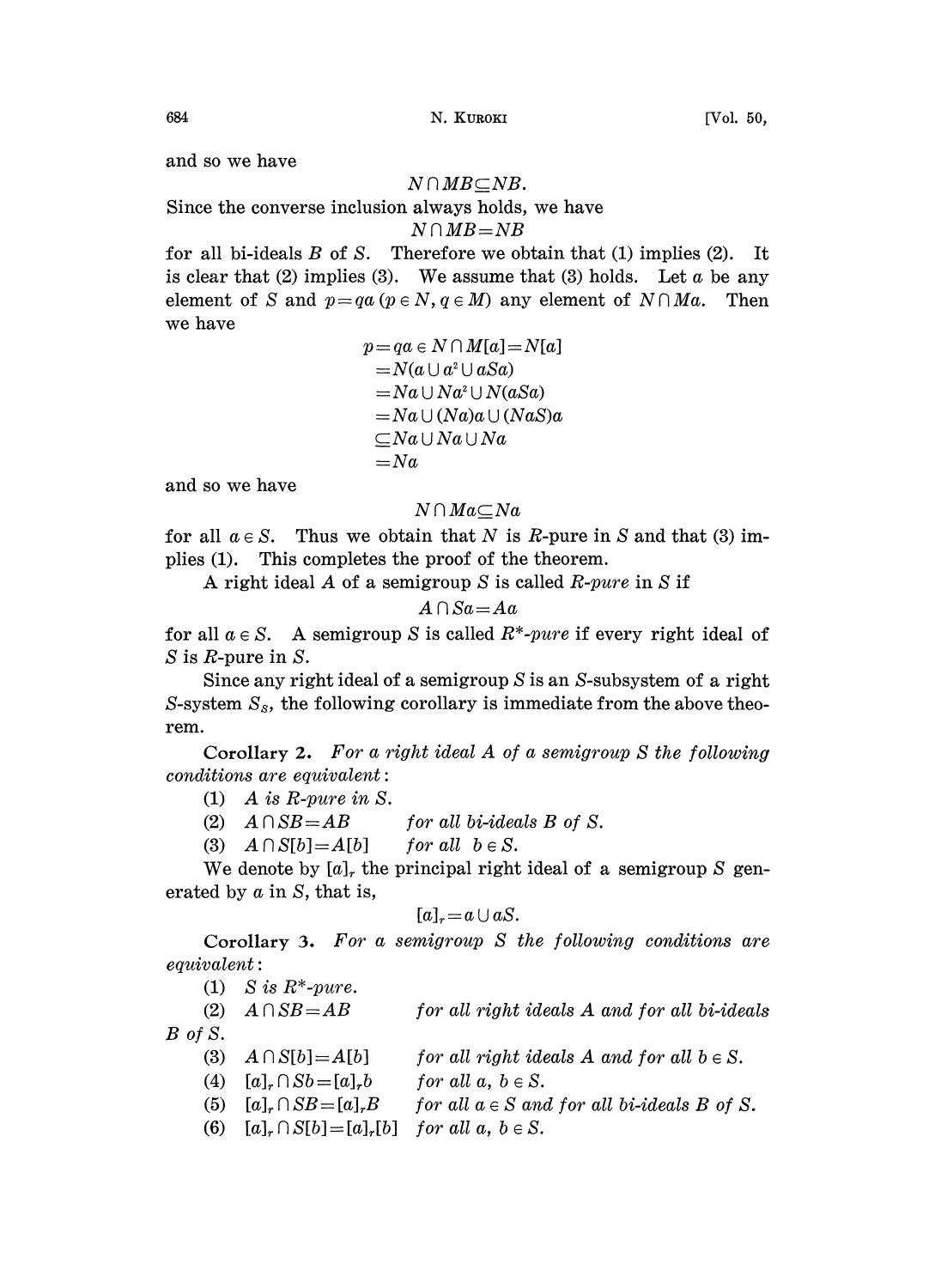**Proof.** It follows from Corollary 2 that  $(1) \sim (3)$  are equivalent, and that  $(4)$  ~  $(6)$  are equivalent. It is clear that (1) implies (4). We assume that (4) holds. Let A be any right ideal of S and b any element of S. Let  $a=sb$   $(a \in A, s \in S)$  be any element of  $A \cap Sb$ . Then we have  $a=sb \in [a]_r \cap Sb=[a]_r b \subseteq Ab$ 

and so we have

# $A \cap Sb \subseteq Ab$

for all  $b \in S$ . This means that A is R-pure in S. Therefore we obtain that  $(4)$  implies  $(1)$ .

3. A semigroup S is called *regular* if, for any element  $a \in S$ , there exists an element x in S such that  $a = axa$ .

The equivalence of  $(1)$  and  $(2)$  in the next theorem is due to the author ([3] Theorem 12). The rest of the proof can be easily proved.

Theorem 4. For an S-subsystem N of a right S-system  $M_s$  over a regular semigroup  $S$  the following conditions are equivalent:

(1) N is R-pure in S.

(2)  $N \cap Me = Ne$  for all idempotents  $e \in S$ .

(3)  $N \cap M[e] = N[e]$  for all idempotents  $e \in S$ .

Corollary 5. For <sup>a</sup> right ideal A of <sup>a</sup> regular semigroup S the  $following conditions are equivalent:$ 

- (1) A is R-pure in  $S$ .
- (2)  $A \cap Se = Ae$  for all idempotents  $e \in S$ .
- (3)  $A \cap S[e] = A[e]$  for all idempotents  $e \in S$ .

4. A right S-system  $M_s$  is called unital if S contains an identity 1 such that  $x1=x$  for all  $x \in M$ . A right S-system  $M_s$  is called torsion *free* if  $xd=yd$  with d cancellable in S implies  $x=y$ , and is called divisible if  $Md=M$  for every cancellable element  $d \in S$ .

Theorem 6. Let  $M_s$  be a divisible torsion free right S-system over a semigroup S. Then any R-pure S-subsystem N of  $M_s$  is divisible.

**Proof.** Let x be any element of N. Then, since  $M_s$  is divisible, there exists an element y in M such that  $x=yd$  for every cancellable element  $d \in S$ . Since N is R-pure in S,

$$
x=yd\in N\cap Md=Nd.
$$

This implies that there exists an element z in N such that

$$
yd\!=\!zd.
$$

Since  $M_s$  is torsion free, we have

$$
y\!=\!z\in N,
$$

and so we have

$$
N{\subseteq}Nd.
$$

Since the converse inclusion always holds, we have

```
N = Nd
```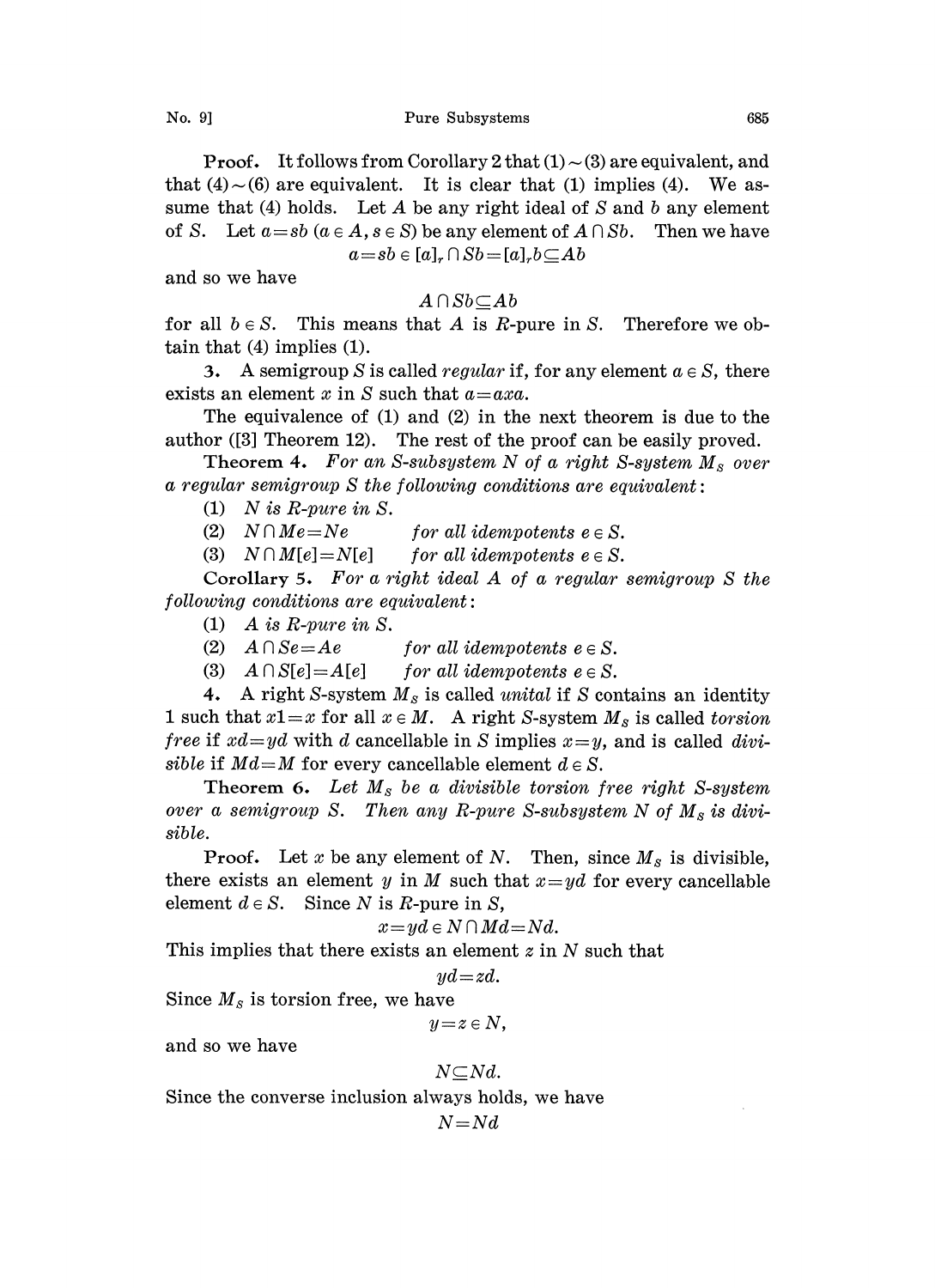Theorem 7. Any S-subsystem N of a unital right S-system  $M_s$ over a group S is R-pure and divisible.

**Proof.** For any element  $a \in S$ , we have

$$
N = N1 = N(a^{-1}a) = (Na^{-1})a \subseteq Na \subseteq N,
$$

and so we have

 $N=Na$ 

for all  $a \in S$ . This holds for all cancellable elements  $a \in S$ . Thus N is divisible. On the other hand, we have

$$
N \cap Ma = Na \cap Ma = Na
$$

for all  $a \in S$ . Therefore N is R-pure in S. This completes the proof of the theorem.

5. A semigroup S is called *normal* if  $aS = Sa$  for all  $a \in S$  ([4]). Then we have the following.

Theorem 8. Let  $M_s$  be a right S-system over a normal semigroup S. Then the minimal S-subsystem N of  $M_s$  is R-pure and divisible.

**Proof.** For any element  $\alpha$  of  $S$ , it follows that

 $Na\subseteq N$ .

Since  $S$  is normal, we have

 $(Na)S = N(aS) = N(Sa) = (NS)a\square Na.$ 

This means that Na is an S-subsystem of  $M_s$ . Then it follows from this and the minimality of  $N$  that

 $Na = N$ 

for all  $a \in S$ . Then N is R-pure in S and divisible (see the proof of Theorem 7). This completes the proof of the theorem.

Let  $A$  be any right ideal of a normal semigroup  $S$ . Then, as is easily seen,

 $AS = SA$ 

holds. Thus we have the following lemma.

Lemma 9. Any one-sided ideal of a normal semigroup is twosided.

The following corollary is immediate from Theorem 8 and Lemma 9.

Corollary 10. The minimal right (left, two-sided) ideal of a normal semigroup is a group.

6. A semigroup S is called R-pure-free if it does not properly contain any  $R$ -pure right ideal. In this section we give a non-trivial class of  $R$ -pure-free semigroups.

A commutative semigroup  $S$  is called *archimedean* if, for any elements a and b of S, there exist elements x and y in S and positive integers  $m$  and  $n$  such that

 $a^m=xb$  and  $b^n=ya$ .